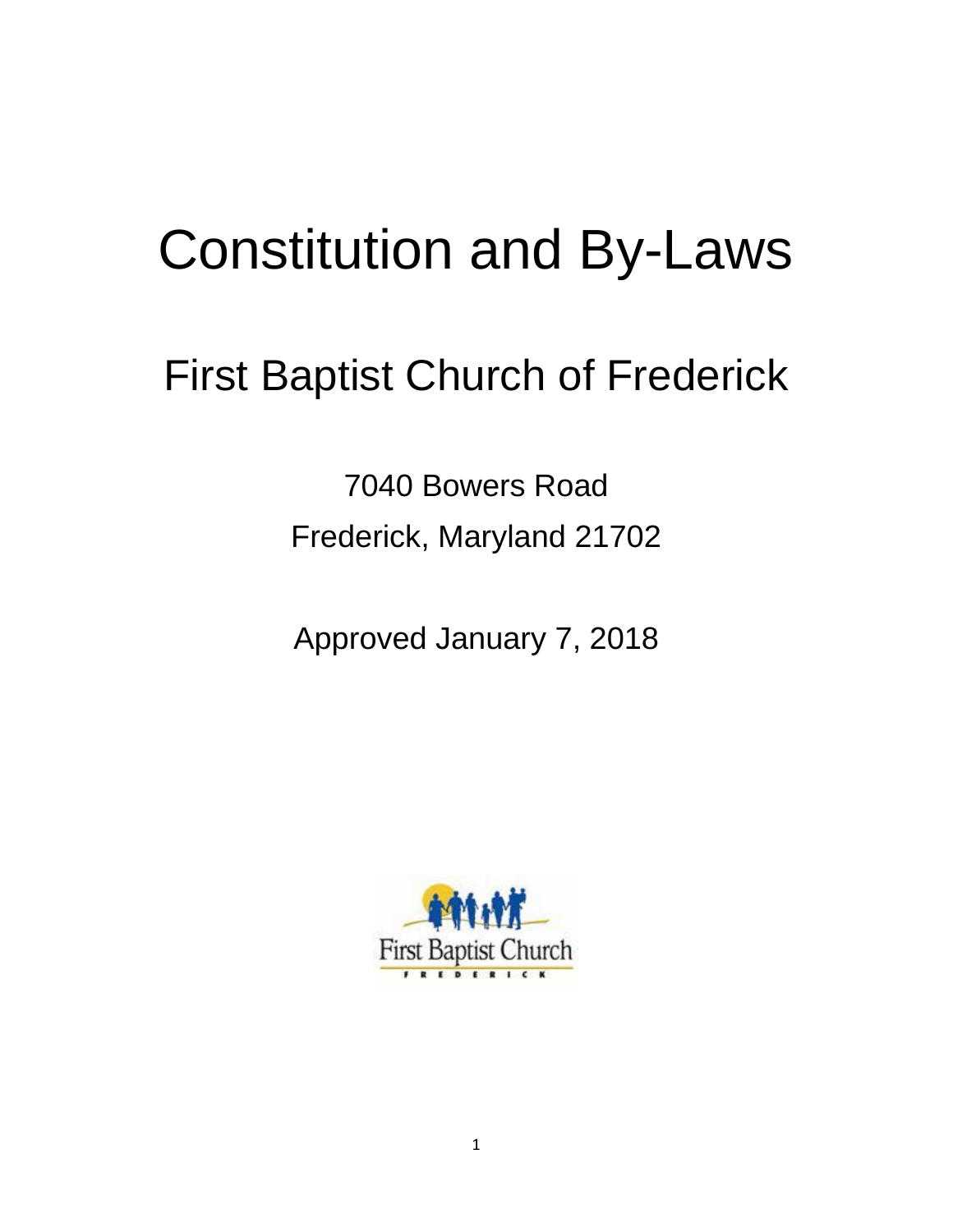## CHURCH CONSTITUTION

We constitute ourselves as a Baptist Church and establish this constitution to express and propagate the principles of our faith and to govern the body herein named in an orderly manner. This constitution will ensure the liberties of each individual Church member and the freedom of action of this body.

To this end we do hereby adopt and agree to the following: Name, Statement of Faith, Covenant, and By-Laws.

#### NAME

This body shall be known as The First Baptist Church of Frederick, Maryland.

# STATEMENT OF FAITH

Having been led by the Spirit of God to receive the Lord Jesus Christ as our Savior:

We believe in God as revealed to us in Jesus Christ.

We believe that following Christ is central to what it means to be a Christian and that it is our responsibility to practice faith without interference from creeds, clergy or government.

We believe in baptism by immersion as a public profession of faith in Christ and our desire to follow His teaching.

We believe the Bible was written by individuals inspired by God's Holy Spirit, and records God's revelation of Himself to us. It is our sole authority in matters of faith and our personal conduct.

We believe that God has called us to enter not only into a relationship with Him but also into loving relationships with one another particularly in times of crisis or conflict.

We believe that as a church we should be free to determine our own methods for membership, for choosing our leadership, and for our preferences in manner of worship.

We believe that as a church we should find ways to cooperate with other Christians, promote friendship with those who are not of the Christian faith, and defend the rights who choose to live without faith.

We believe that we as Christians and as a church should share our faith in Christ locally and collaborate with those who take the Gospel to other places in the world.

We believe that all who are members of this congregation should worship regularly together, participate in its activities and ministries, and support the Church financially.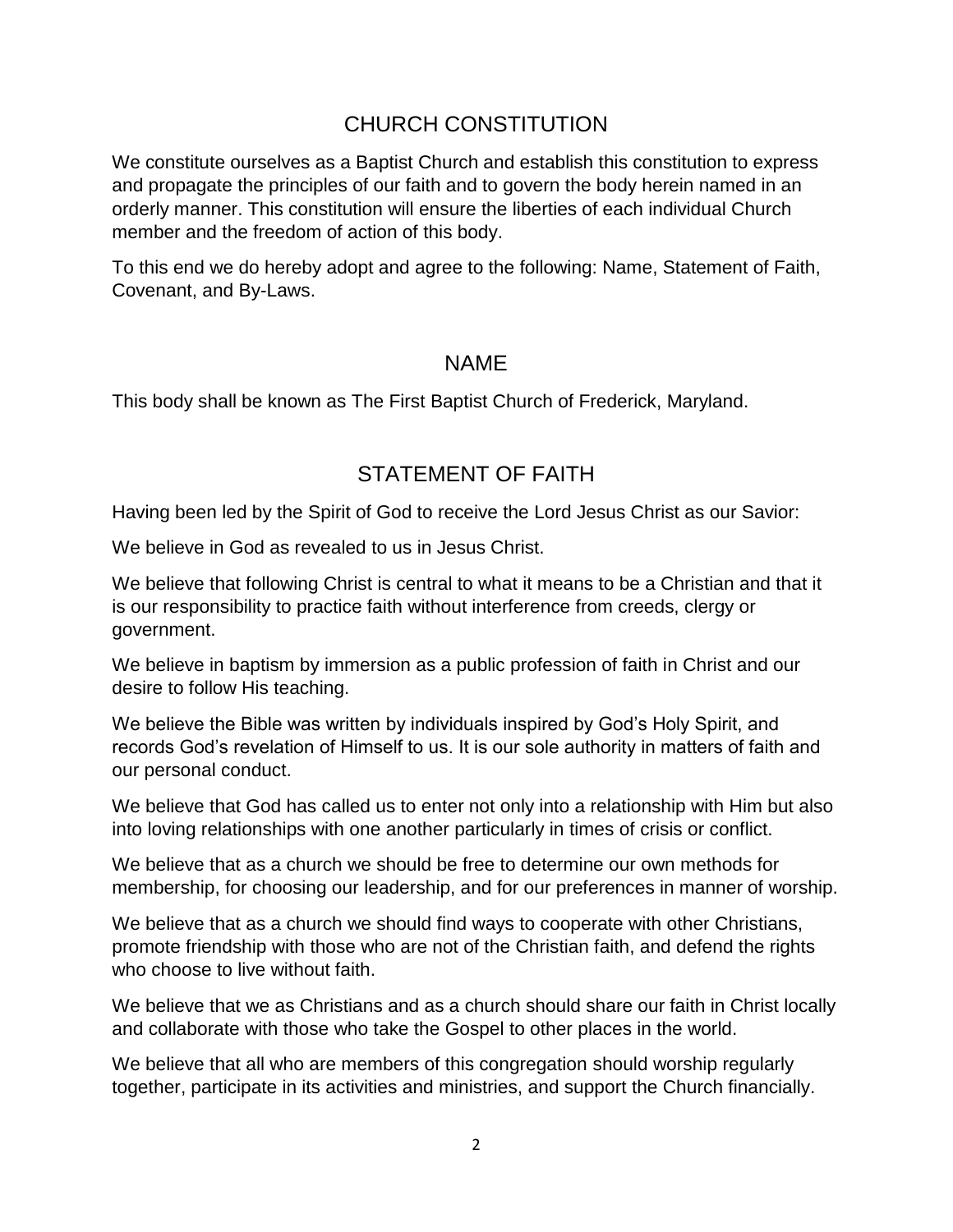We believe that in essential beliefs we should have unity and that in the non-essentials we should have respect for one another.

We believe we should be on the side of justice wherever there is injustice in our community

We believe that as a Baptist Church we have the freedom to affiliate with whatever Baptist organizations we choose that express the principles of Christian faith.

We believe in the independence and separation of Church and State.

To this end we are known as the First Baptist Church of Frederick, Maryland.

# CHURCH COVENANT

We are part of this community because of our commitment to the Lord Jesus Christ as our Savior. We have boldly declared our faith in Him and have been baptized in the name of the Father, and of the Son, and of the Holy Spirit.

As baptized believers, we make these promises to each other:

With the help of the Holy Spirit, we promise to support each other in Christian love as we journey through life.

We promise to actively participate in the life of this church community to show God's love and we will actively work to assure equality and justice for all people.

We promise to be actively learning more about Christ and how we are to live like Him, and to encourage our children, family, and friends to learn how to pursue a Christ-like life.

We promise to help each other in Christian love, to pray for each other, to give loving support in times of need, to be slow to take offense, and to always be ready to heal broken relationships.

We also promise that this spirit of commitment for each other will spill over from this church community into the larger body of believers, and that we will seek to connect with fellow Christians wherever we are. This is the faith covenant that we shall live by and that undergirds the ministry of First Baptist Church.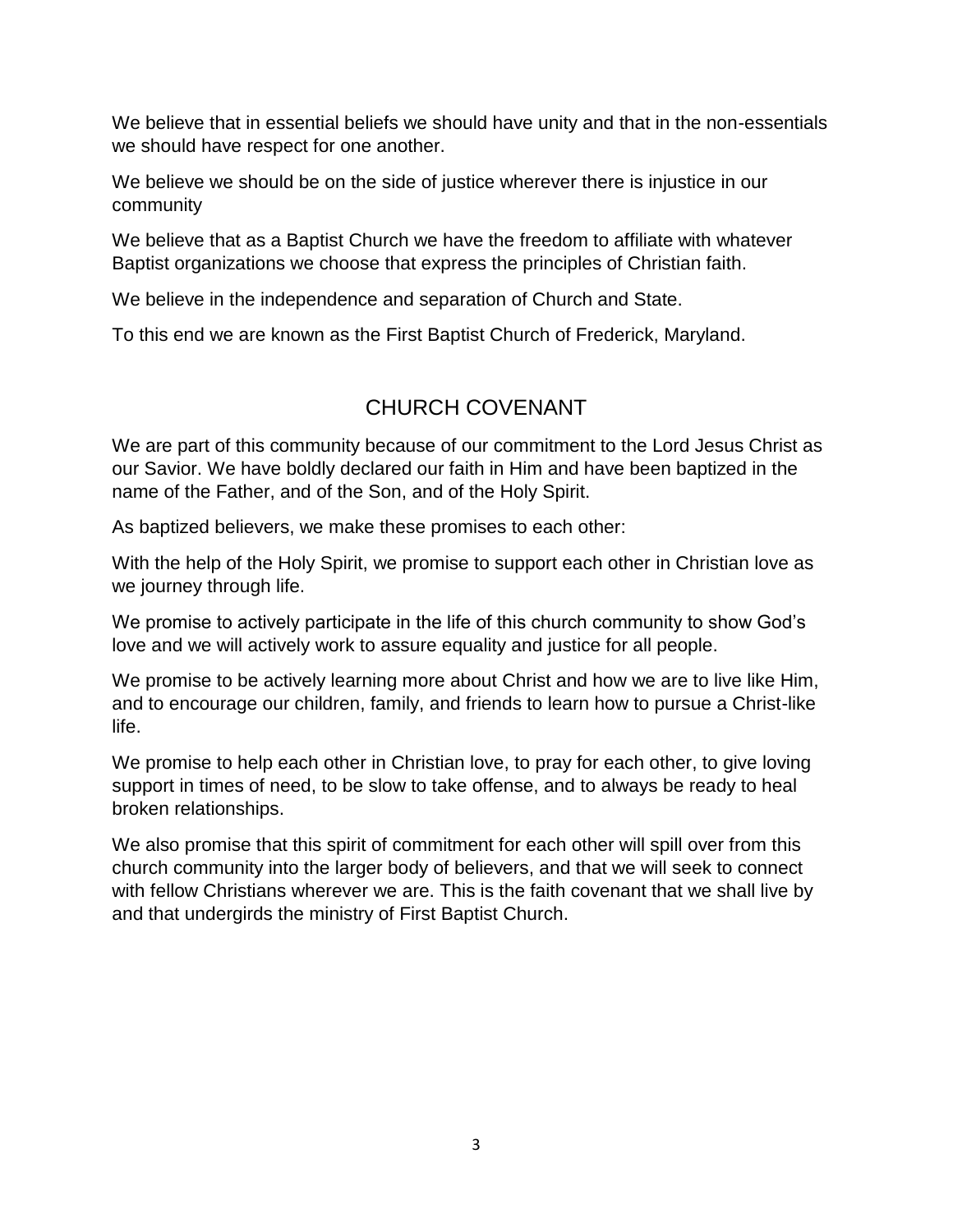# CHURCH BY-LAWS

# **ARTICLE ONE - MEMBERSHIP**

- 1. A person desiring to affiliate with First Baptist Church as a member may do so in the following ways.
	- a. By confession of faith in Jesus Christ followed by baptism. Immersion is the mode of baptism practiced by this congregation. Persons with disabilities who are physically unable to be immersed may be offered an alternate form of baptism agreed to by the Pastor.
		- i. A person requesting membership by confession of faith and baptism must receive counsel from the Pastor prior to baptism. The purpose of that counseling should be to explain how one's confession of faith and baptism is a public statement of his/her acknowledgment of Jesus Christ as their Savior and their desire to follow Christ's teachings and example.
		- ii. The Pastor normally administers baptisms. The pastor or others designated by the Church or pastor may baptize individuals confessing their faith as Christians.
		- iii. By statement of a previous confession of faith in Jesus Christ and Christian baptism.
		- iv. By promise of a letter of recommendation from another Christian congregation.
	- b. A person desiring to affiliate with First Baptist Church will be received into its fellowship following affirmation by the congregation.
	- c. A person will be removed from the membership roll of First Baptist Church for the following reasons:
		- i. Death
		- ii. Joining another congregation
		- iii. An individual's request to be removed from the membership roll.
		- iv. Action by the Pastor and Deacons, following the New Testament example, on behalf of the church and for its protection. Such action shall be taken with regret of its necessity, only after attempts by the Pastor and Deacons to bring about reconciliation, and with discretion to protect the identity and reputation of the individual.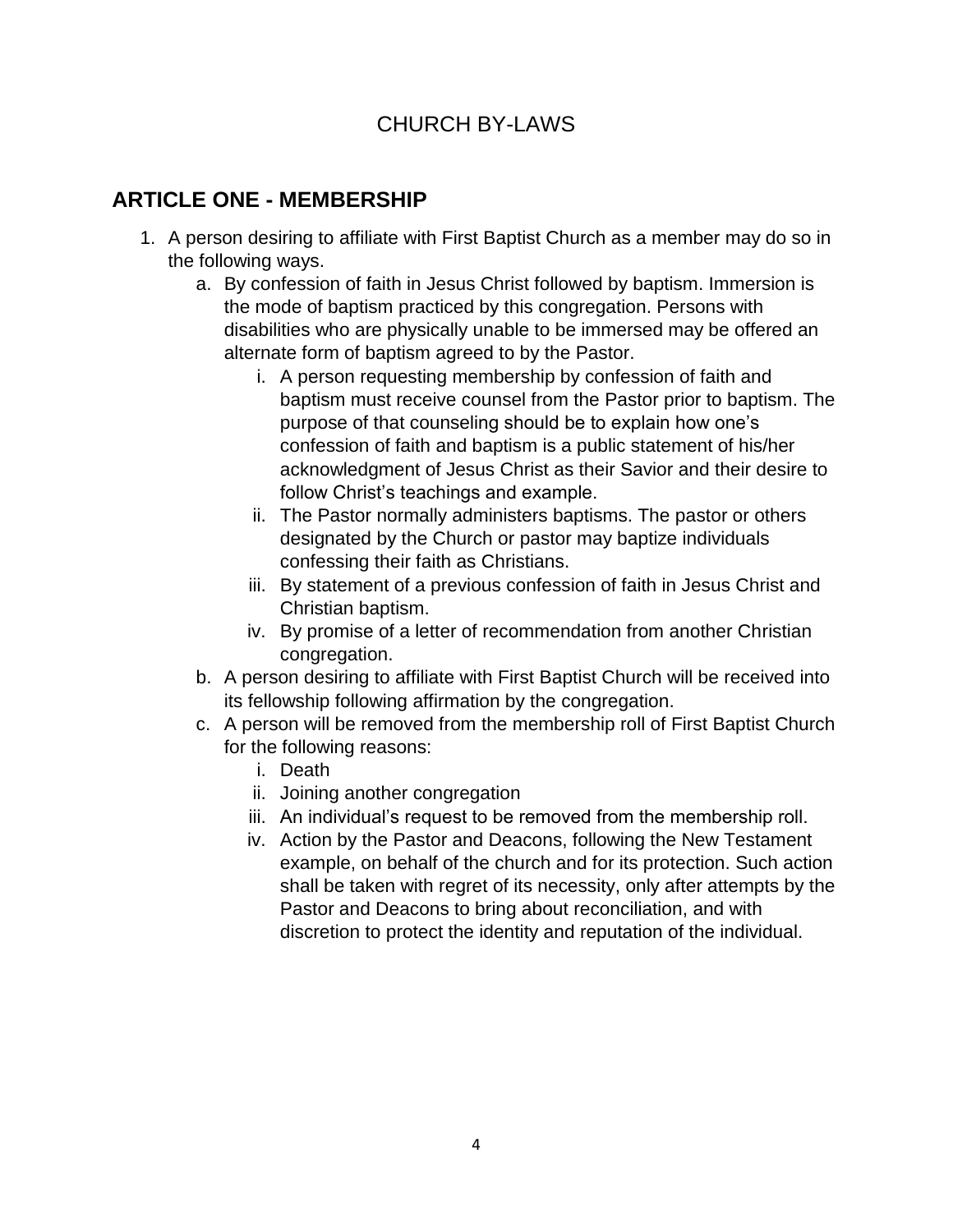#### **ARTICLE TWO – CHURCH OFFICERS**

#### 1. PASTOR

- a. The Church shall have a Pastor. The Pastor is responsible for leading the Church to function as a New Testament Church. The Pastor will lead the congregation, organization and the Church staff. The Pastor shall supervise all church employees in line with the Policies and Procedures of the FBC Personnel Handbook.
- b. The Pastor is leader of pastoral ministries in the Church As such, the Pastor works with the Deacons and Church staff to:
	- i. Engage the Church to be a community of worship, discipleship, and mission
	- ii. Proclaim the gospel to believers and unbelievers
	- iii. Care for the Church's members and other persons in the community
	- iv. Present final recommendations of new Deacons to the Nominating **Committee**

#### 2. THE CALLING OF A PASTOR

A Pulpit Committee shall consist of nine (9) members. The Nominating Committee for that year shall nominate to the Church, in a special called business meeting, nine (9) persons to serve as a Pulpit Committee. Additional nominations may be made from the floor of the meeting The Church will then elect nine (9) persons to serve as a Pulpit Committee. Those nine (9) must include the following:

- a. At least three (3) active Deacons
- b. At least three (3) men and three (3) women

The Pulpit Committee shall elect a Chairperson and Secretary from their number and shall proceed with as little delay as possible to select a Minister of the Gospel whose Christian character and credentials qualify him for the Office of Pastor of this Church. When the committee has made a choice, it shall give at least two (2) weeks' notice to the Church Membership (by mail and in the Sunday bulletin) of the meeting at which time it will submit its report.

At any meeting held for the calling of a Pastor, no name shall be considered, nor any nominations made except that presented by the Pulpit Committee. The vote shall be on the adoption, after discussion, of the report of the Pulpit Committee, and the question put by the moderator shall be "Shall the report of the Pulpit Committee be received, and its recommendation adopted?" If three-fourths (3/4)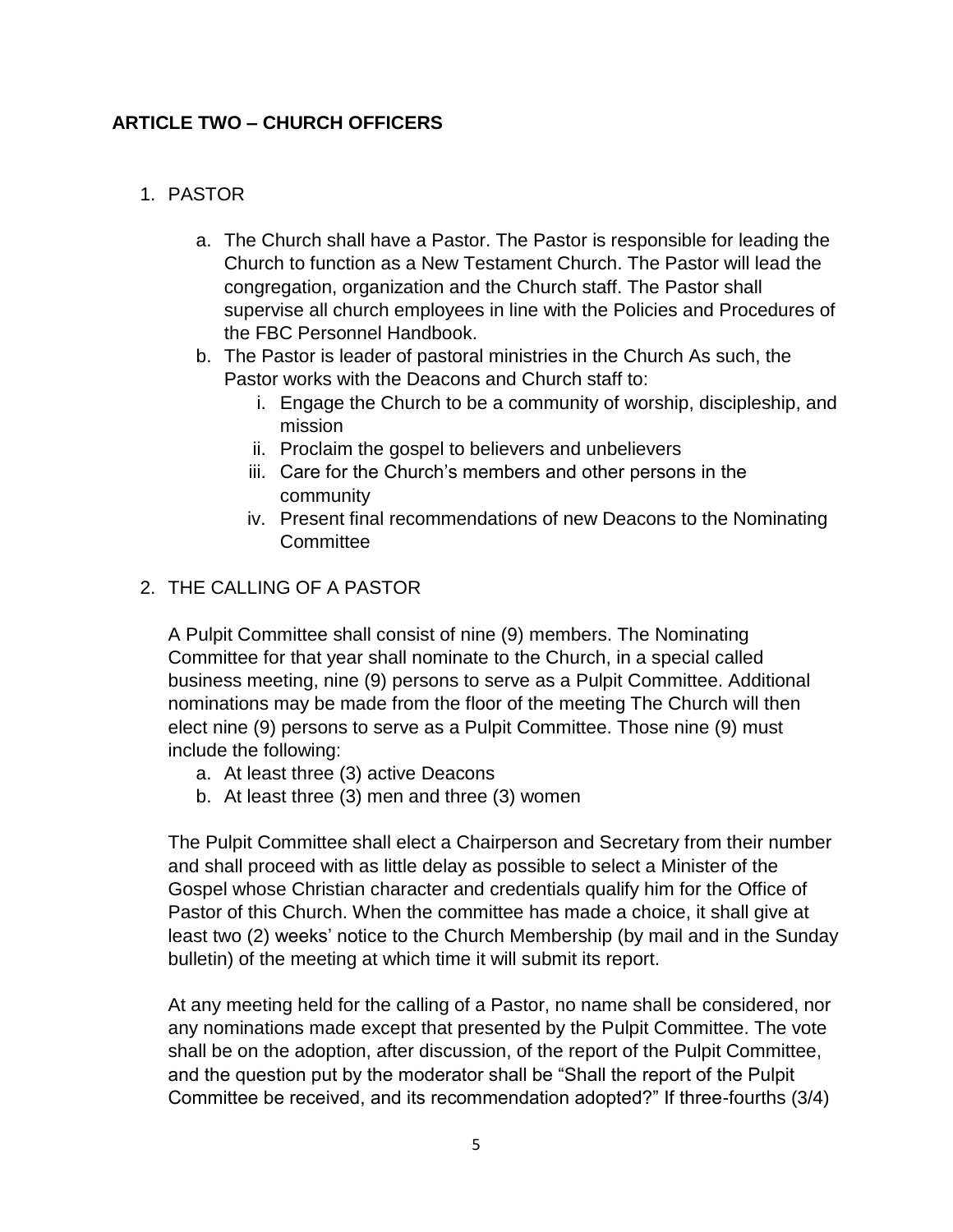of the members present, voting by ballot, vote to approve the Pulpit Committee's recommendation, the moderator shall declare the nominee 'called'. Should the Pulpit Committee's recommendation fail to receive the necessary three-fourths (3/4) vote, the moderator shall declare the nominee 'not called', and shall refer the matter to the Pulpit Committee for further choice. The meeting shall then be adjourned without debate.

#### 3. TERMINATION OF THE PASTOR

The Pastor shall serve until the relationship is terminated by his request or by the Church's request. At least one-month notice must be given.

#### II. CHURCH STAFF

The Church shall call or employ such staff members as the Church shall need. A job description shall be written by the Personnel Committee when the need for a staff member is determined. Staff members, other than the ministerial staff, shall be employed by the Personnel Committee.

The ministerial staff shall be recommended to the Church by a Search Committee that includes the Chairperson of the Personnel Committee and employed by Church action,

All employees are governed by the Personnel Committee and are subject to the Policies and Procedures of the FBC Personnel Handbook.

Staff employment (with the exception of the Pastor) may be terminated with a two (2) week notice by the staff member or by the Personnel Committee, with a two (2) week notice to the employee,

#### III. DEACONS

- 1. In accordance with the meaning of the work and practice of the New Testament, Deacons are to be servants of the Church The task of the Deacons is to serve with the Pastor and staff in performing pastoral and ministry tasks, to proclaim the gospel to believers and unbelievers, to care for Church members and other persons in the community, and to work with the Pastor and staff to engage the Church to be a community of worship, discipleship, and mission.
- 2. The number of Deacons shall be contingent on the growth of the Church. Any increase or decrease in number shall be recommended by the current Deacon body.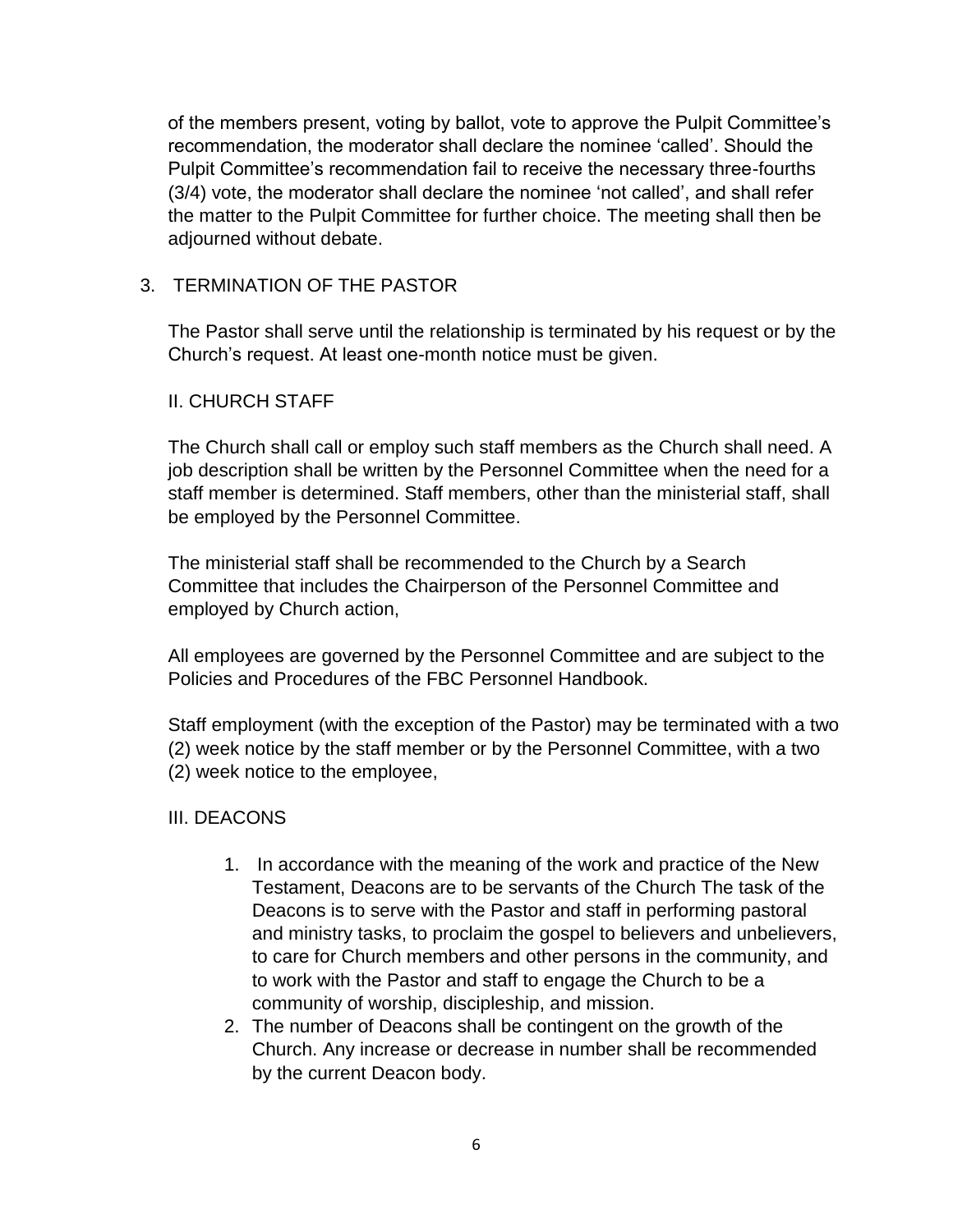- 3. Persons shall be considered for the Office of Deacon based on a personal commitment to Christ without regard to age, sex, or marital status.
- 4. One-third (1/3) of the Deacons shall be elected each year and they shall serve for three (3) years. Each Deacon will be a member of the Church. In case of death, removal, or incapacity to serve, the Church may elect to fill the unexpired term. After serving a term of three (3) years, no Deacon shall be eligible for re-election until the lapse of at least one (1) year.
- 5. The Deacons shall be organized as a unit, with Chairperson, Vice-Chairperson, and a Secretary. They shall meet regularly and may organize themselves as they desire for efficiency in service.
- 6. All ministries of the Church will be reviewed by the Pastor and the Chair of the Deacons to determine if they align with the vision of the Church. Individuals or groups who wish to pursue new ministries shall write a short description of the proposed ministry, when and where it will occur, how it fits the vision of the Church and the contact person. All ministry descriptions will be reviewed periodically by the Pastor and the staff to ensure continuity of purpose and alignment with the vision and ongoing activities of other ministries for the Church. All ministries must follow standard procedure for procuring resources. Updated descriptions will be available to the congregation.
- 7. Deacons will actively identify potential leaders and make recommendations to the Nominating Committee.
- 8. The Chair of the Deacons and the Chair of the Church Council will present nominations to fill the vacancies o the Nominating Committee at the first Business Meeting of each new year.
- 9. The Chair of the Deacons and the Chair of the Personnel Committee will evaluate the Pastor every May as provided in the Personnel Handbook.
- 10.Communion is an act of Worship led by the Pastor and Deacons. It is symbolic in nature and commemorates with bread and up all that is meant to draw together faith that Christ took upon Himself the weight of our sin on the cross. The Pastor and Deacons will schedule and serve Communion. Communion is most often served by passing trays of bread and the cup among the congregation. The Pastor and Deacons, however, are free to serve it in other ways that carry through it's meaning. Communion served at First Baptist Church is for all people who look to Jesus Christ as their Savior and seek to follow Him.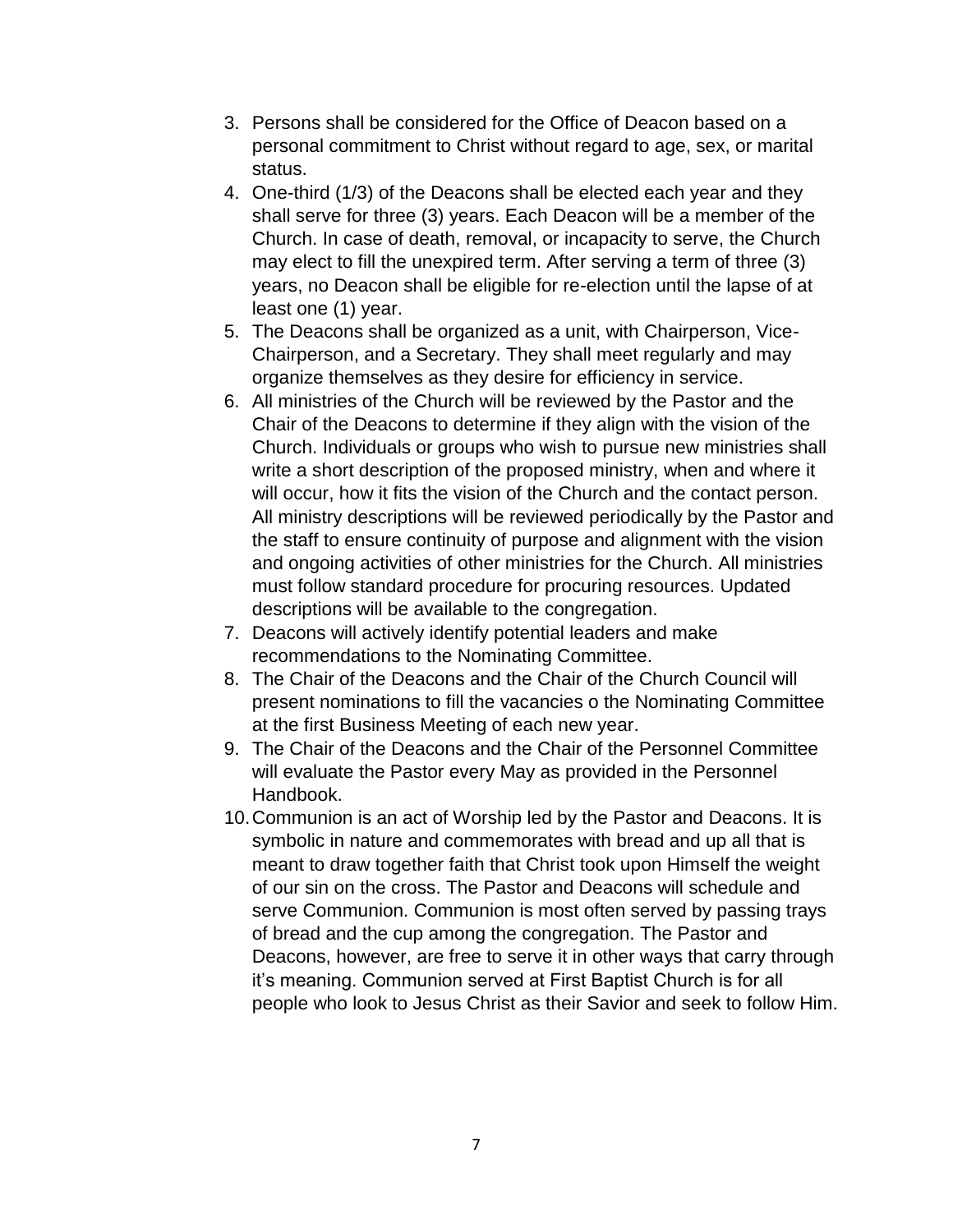#### IV. MODERATOR

The Moderator shall be the Pastor and will preside at all business meetings of church. In the absence of the Pastor, the Chairperson of the Deacons shall preside. In the absence of both, the Clerk shall call the Church to order and a Moderator pro-tem shall be elected.

#### V. CLERK

The Clerk shall be elected annually by the Church from the Church membership. The Clerk shall oversee all actions of the Church, except as otherwise herein noted. The Clerk shall oversee the register of the names of members, with dates of admission, transfer or death, together with a record of baptisms. The Clerk shall issue letters of transfer, voted by the Church, preserve and file all communications and written official reports, and give legal notice of all meetings where such notice is necessary, as indicated in these By-Laws the Pastor will meet with the Clerk each January to review their responsibilities according to the By-Laws.

The Clerk may delegate some of the clerical responsibility to the Church Office Manager. All Church records are Church property and should be filed in the Church office.

The Clerk shall take the minutes of all Business Meetings. The Clerk shall maintain an up-to-date copy of this Constitution and By-Laws with all amendments. This copy shall be kept in the Church office.

#### VI. TREASURER

The Church shall elect annually a Church Treasurer from the Church membership. It shall be the duty of the Treasurer to oversee, receive, preserve, and make payment, upon receipt of vouchers approved by the proper authority, all money, or things of value paid or given to the Church, keeping always an itemized account of all receipts and disbursements. Upon presentation of the annual report at the end of each fiscal year, and its approval by the auditing committee, and its acceptance and approval by the Church, the same shall be delivered by the Treasurer to the Church Clerk, who shall keep and preserve it as a part of the permanent records of the Church. The Pastor will meet with the Treasurer each January to review the responsibilities according to the By-Laws.

The Treasurer shall be responsible for the oversight of an accurate, current, personal contribution record for each constituent of the Church. Reports of these contributions shall be mailed at least semi-annually to the Church constituency.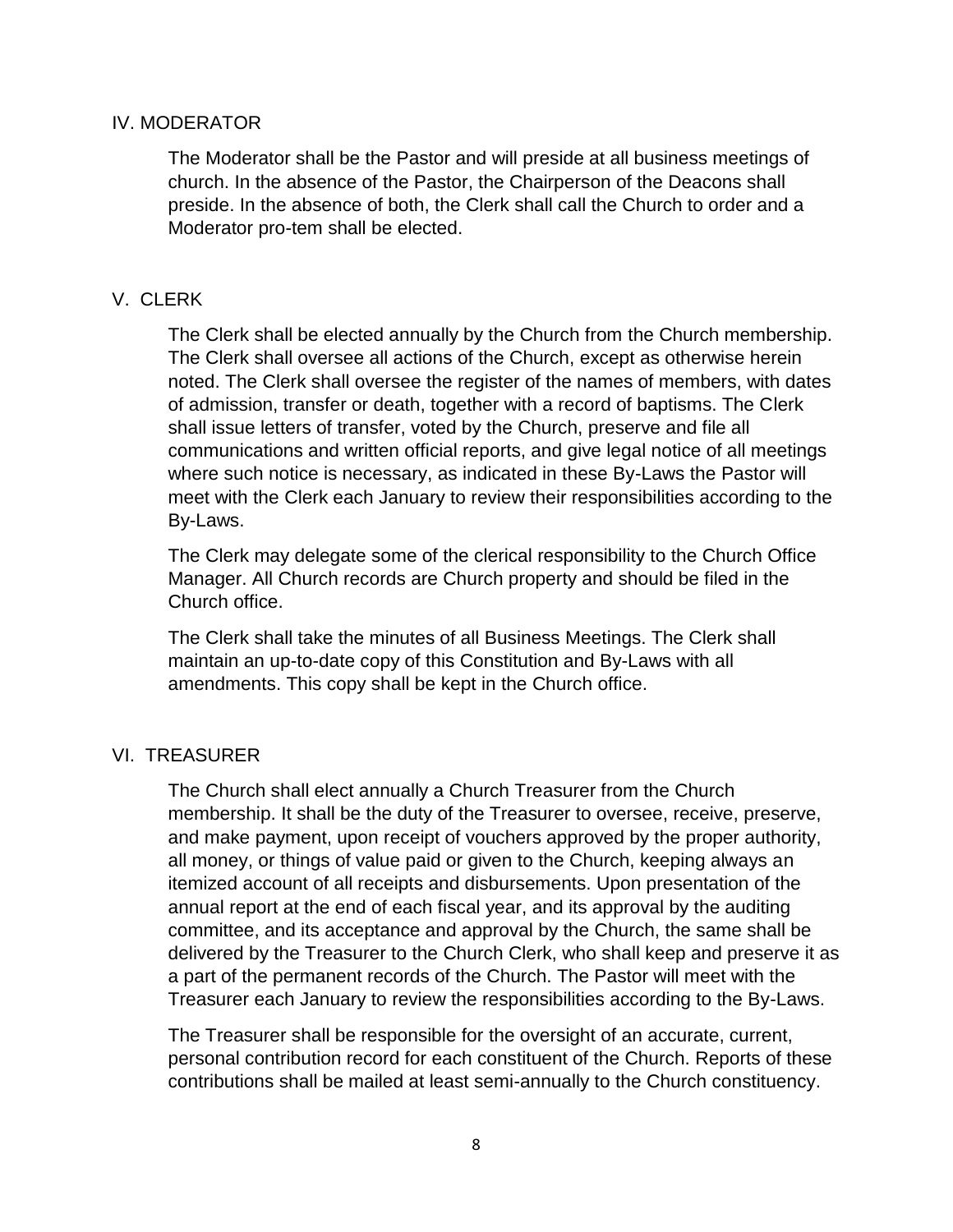The Treasurer shall assign duties or delegate some of the clerical responsibilities to the Church Office Manager as he or she deems necessary.

#### VII. TRUSTEES

Six (6) Trustees, one third (1/3) of whom shall be elected each year to serve for three (3) years, will hold in trust as the corporate officers the property of the Church until their successors shall be elected. The Trustees shall be staffed by members of the Church. They shall have the actual care of the place of worship and maintenance of the grounds and buildings. They shall have no authority to buy, sell, mortgage, lease, or transfer any property without a specific vote of the Church authorizing such action.

# **ARTICLE THREE – COMMITTEES AND COORDINATION GROUPS**

All Church committee members shall be recommended by the Nominating Committee and elected by the Church unless otherwise indicated in the description following. The Committee members shall serve on a three (3) year rotation system with one-third (1/3) to be elected each year.

- 1. CHURCH COUNCIL
	- a. The Church Council, in consultation with the Pastoral staff, is the primary planning organization of First Baptist Church. The Church Council shall have as its regular members the Chair, the Pastoral staff, the Chairs and/or Directors of all committees (Finance, Trustees, Nominating, Personnel, Worship, Discipleship, Missions as well as the Deacons and the Sunday School Director), and others as deemed proper by the Council.
	- b. In planning for growth and ministry, the Church Council shall formulate and recommend to the congregation objectives and goals.
	- c. The Church Council will meet at least four (4) ties a year with committees and organizations tasked to meet between Council meetings. The Council Chair may call for extra meetings as may be deemed necessary.
	- d. The Church Council will review yearly its program organizations and ministries and make recommendations for changes.
	- e. To coordinate the many activities of the Church, the Church Council will oversee a master Church calendar that schedules major events, Council and organizational meetings and any other activities where the use of the building is involved. They will keep the office staff updated on the master calendar to ensue the usage of the building is not double booked and all appropriate paperwork on file in the Church office.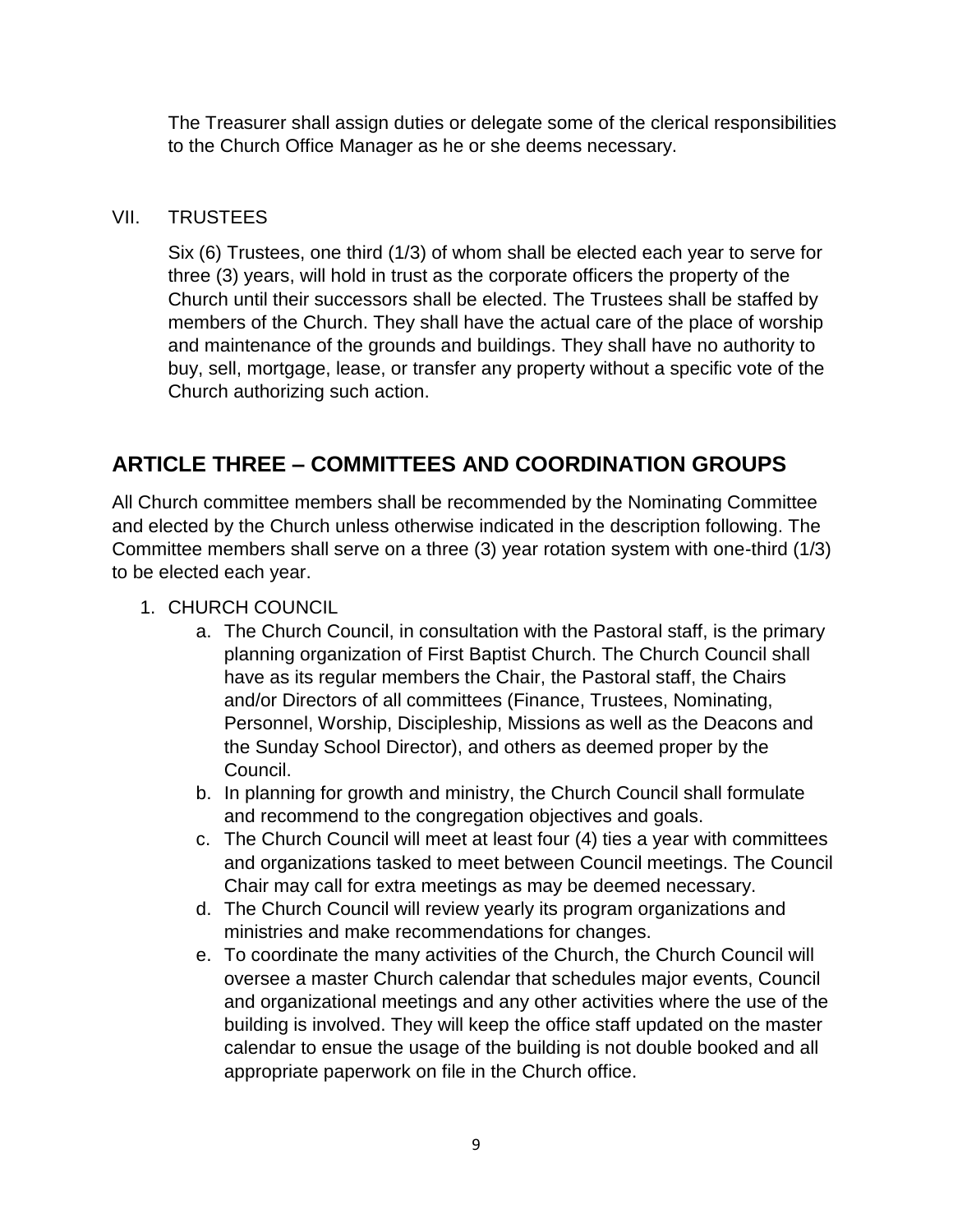- f. The Church Council shall give needed reports in scheduled Business Meetings and refer to the congregation for a vote any action and/or motion authorized in the Regular or Special Business Meeting.
- g. The Chair of the Church Council and the Chair of the Deacons will present nominations for the vacancies on the Nominating Committee at the first Business Meeting of the year.

#### 2. NOMINATING COMMITTEE

The Nominating Committee coordinates the staffing of all Church leadership positions that are filled by volunteers. The Nominating Committee recommends persons for all volunteer positions to be elected by the Church. They will work with all program directors, as necessary for recruiting volunteers for open positions. The Nominating Committee shall be staffed by members of the Church. Persons needed to fill open Nominating Committee positions will be solicited from the church by the Church Council/Deacons and voted into their positions at the first Business Meeting of the year.

#### 3. PERSONNEL COMMITTEE

The Personnel Committee shall:

- a. Recruit, interview, and employ qualified persons to fill all staff vacancies and other staff positions, except for the ministerial staff.
- b. Recommend salaries, benefits, hours, and policies regarding vacations, holidays, sick leave, etc., to the Church through the appropriate committee.
- c. Provide written job descriptions for all personnel.
- d. Process problems relating to employee-employer relationships that the Pastor is unable to resolve, bringing recommendations to the Church when necessary.
- e. Survey the need for additional employees and new positions.
- f. The Personnel Committee shall be staffed by members of the Church.

#### 4. FINANCE COMMITTEE

The Finance Committee shall consist of the Treasurer and six (6) other members selected by the Nominating Committee and elected by the Church for a three (3) year term. The Finance Committee will be staffed by members of the Church. The Pastor and the Chairperson of the Deacons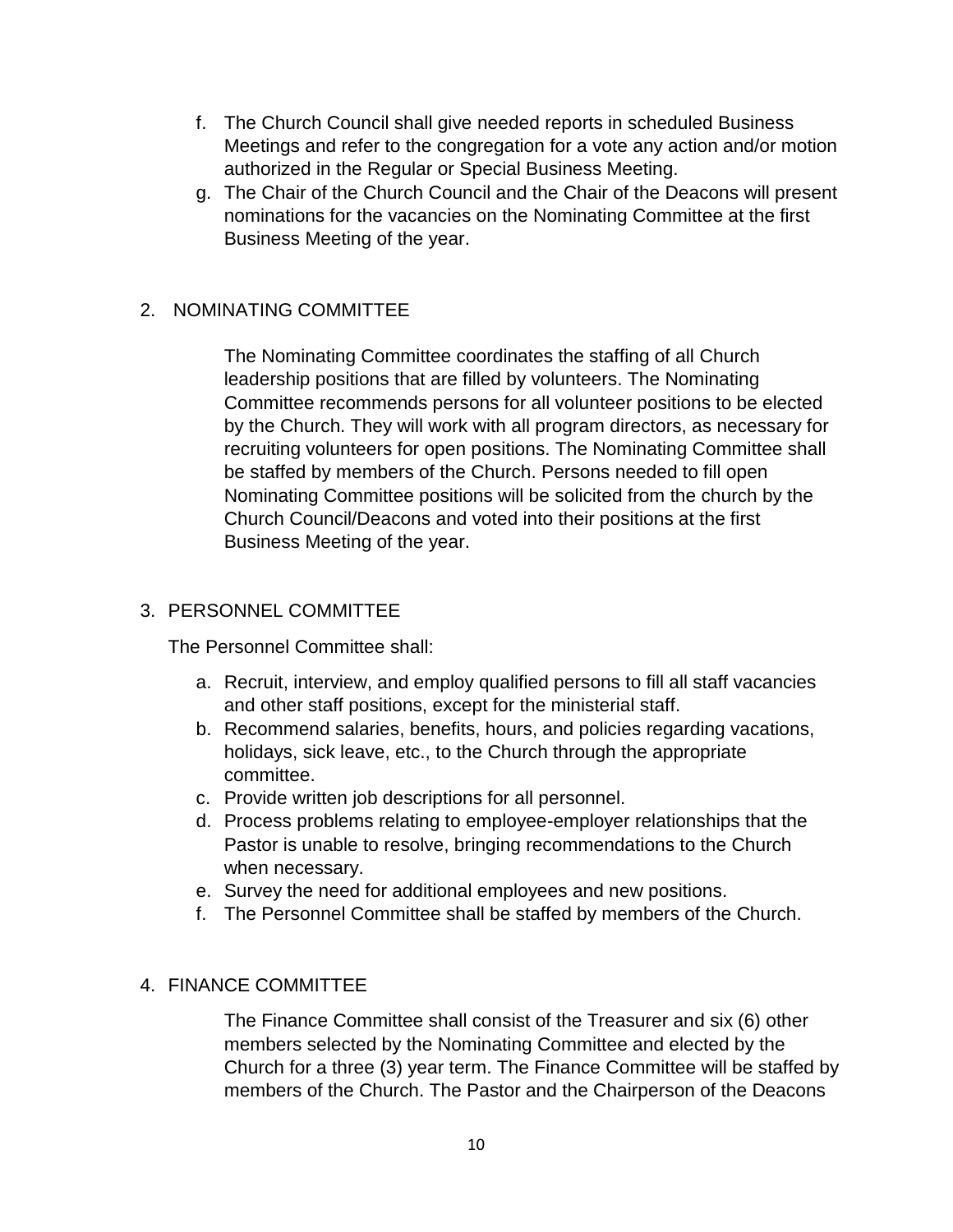will select the Chairperson of the Finance Committee (annually). The ministerial staff are ex-officio members of the committee,

Duties include developing and recommending a Church budget, planning and directing the budget subscription, and conducting studies and making recommendations concerning proposed expenditures not included in the budget. It shall be the duty of the Treasurer or the Chairperson of the Finance Committee to present to the Church Council at each monthly meeting a report of receipts and disbursements at the bi-annual business meetings of the Church.

The annual budget shall be presented for discussion to the Church Council and subsequently provided to each Church member one (1) week before presentation for a vote of approval.

Furthermore, the Finance Committee shall review expenditures in terms of approved budget allocations and adjust as necessary to maintain the good credit of the Church; establish procedures for handling offerings, including counting methods; develop and recommend to the Church individuals to conduct an annual audit of all financial records.

In addition, the Finance Committee shall develop and recommend an overall stewardship, information and education plan for the Church.

#### IV. ALL OTHER COMMITTEES AND ORGANIZATIONAL GROUPS

All committees and organizational groups not specifically described in this document shall be created and maintained in the Programs and Ministries of First Baptist Church document as noted in Article 2, Section 3 – Deacons.

# **ARTICLE FOUR – PROGRAM ORGANIZATION**

All organizations of the Church shall be under Church control. All officers shall be members of the Church and shall be elected by and report regularly to the Church.

#### 1. DISCIPLESHIP

The tasks of the Discipleship Committee shall be to:

- i. Teach the biblical revelation
- ii. Reach the prospects for the Church.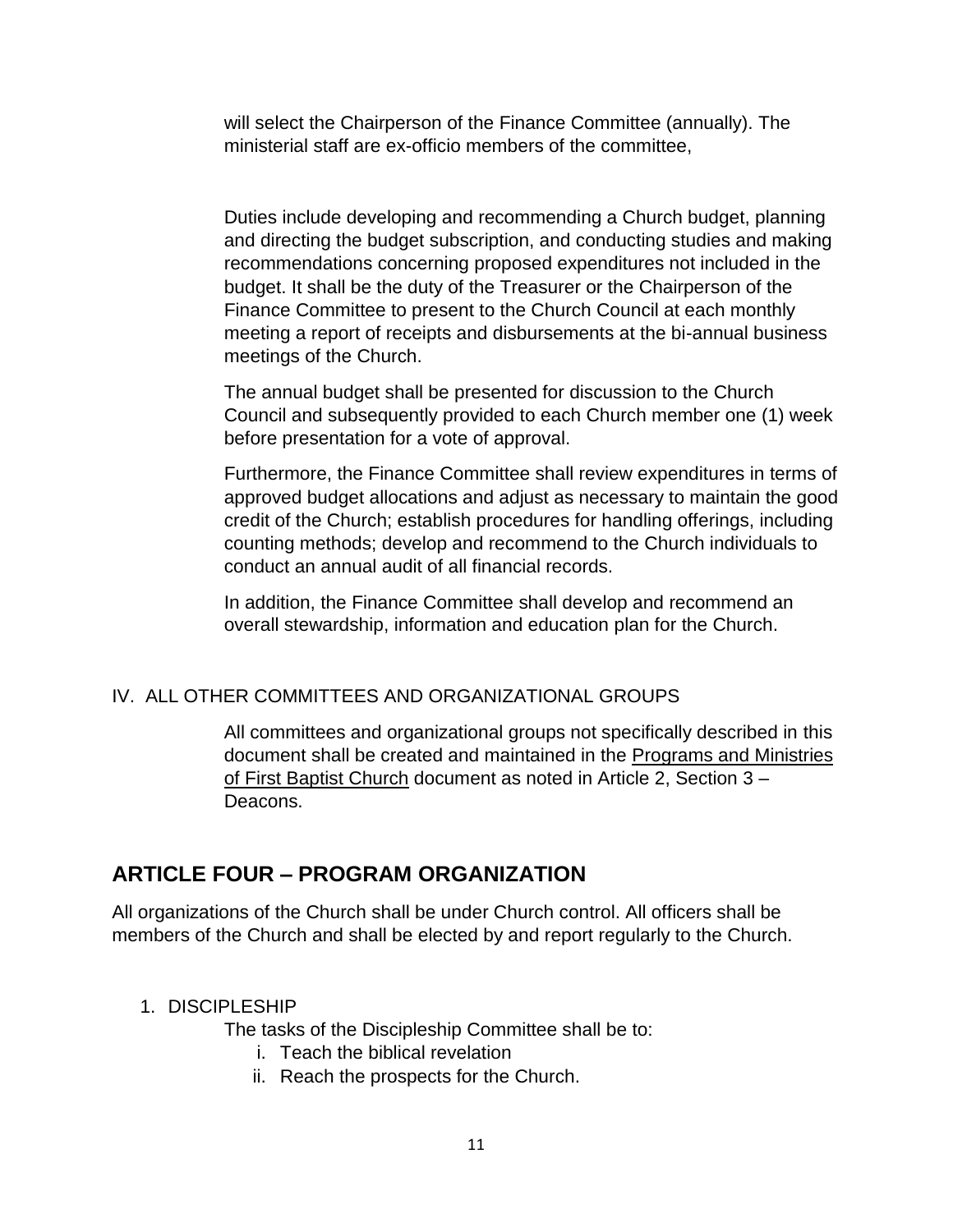- iii. Lead Church members to worship, witness, learn, and minister daily
- iv. Provide organization and leadership for special projects of the Church.
- v. Provide and interpret information regarding the work of the Church and denomination.

The Discipleship Committee will organize the work of discipleship through the Sunday School, Home Groups, retreats and other means thought appropriate to meet the task assigned to it.

#### II. SUNDAY SCHOOL

The Sunday School shall have a Director of Sunday School and two (2) Assistant Directors to be nominated by the Nominating Committee and approved by the Church.

The Sunday School Director will report to the Church the status of the Sunday School at each Business Meeting.

The Sunday School Directors will be members of the Church Council.

The Sunday School Officers will, in conjunction with the Discipleship Committee shall:

- a. Manage the organization of Sunday School classes
- b. Identify and recruit teachers for existing and new classes
- c. Budget for, distribute and see that required literature is provided
- d. See that up-to-date Bible Study Membership and Attendance is reported to the Church staff
- e. Work with teacher training and the use of a variety of materials in classes

#### III. WORSHIP COMMITTEE

The Worship Committee shall be under the direction of the Minister of Worship in cooperation with the Church Music Council. The council (organist, pianist, and choir directors), shall enlist such leadership as needed.

The music tasks shall be to:

- a. Teach music.
- b. Train persons to lead, sing, and play music.
- c. Provide music in the Church and community.
- d. Provide and interpret information regarding the Church and the denomination.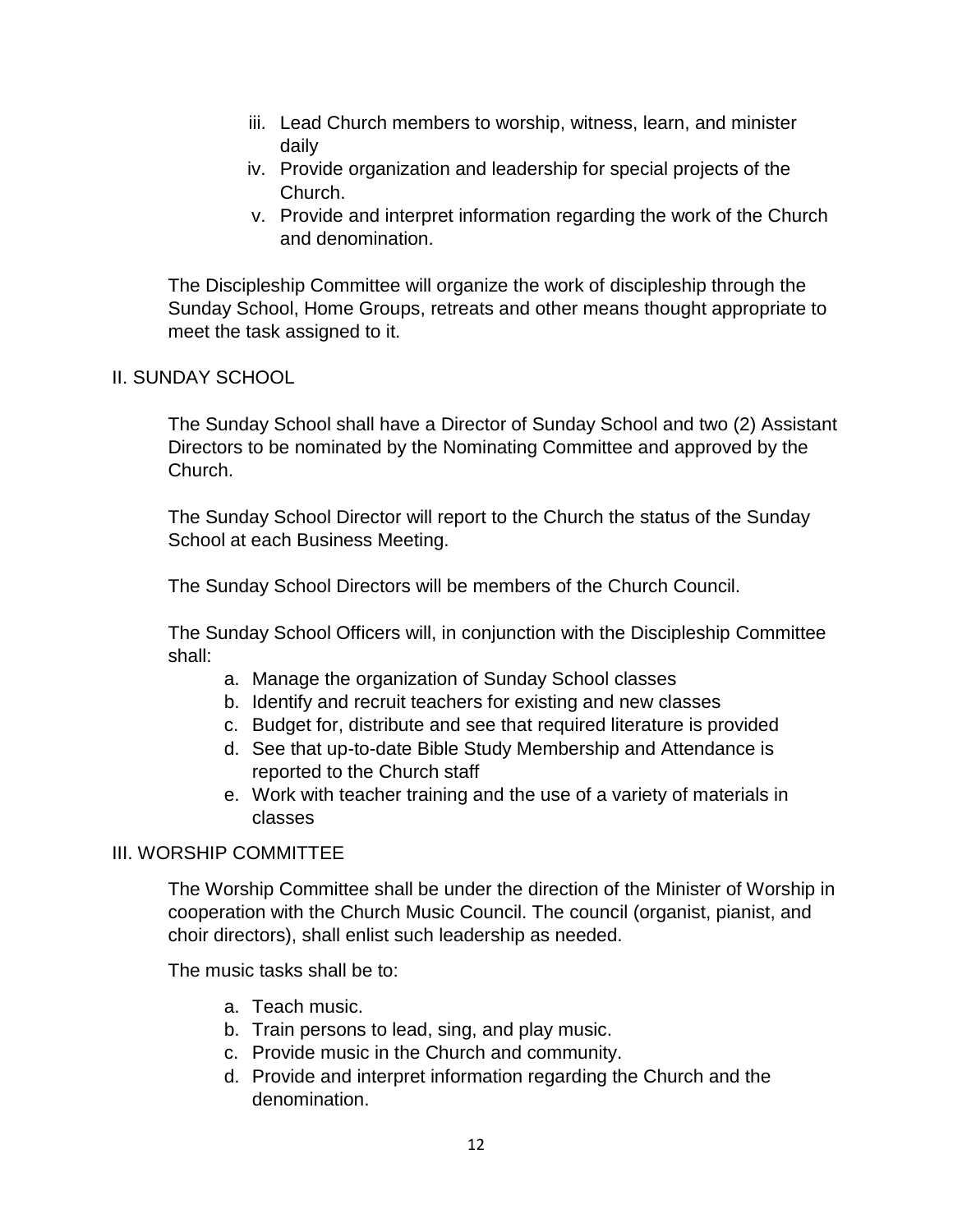#### IV. MISSIONS COMMITTEE

The Missions Committee seeks to discover possibilities for local mission projects, shares findings with the Church, and serves the Church in establishing and conducting mission projects. Additionally, they shall teach missions, support world missions through prayers and gifts, and interpret information regarding the work of the Church and denomination.

# **ARTICLE FIVE – CHURCH MEETINGS**

1. WORSHIP SERVICES

The Church shall meet regularly for worship services as decided by the Church. These services shall be for the entire membership of the Church and for all people.

Special services shall be held as deemed appropriate by the Pastor and/or the Church Council.

#### 2. BUSINESS MEETINGS

Every member of the First Baptist Church is entitled and encouraged to participate in church Business Meetings by addressing questions to the Chair, proposing or making motions or amendments, and voting on all matters of business.

Twenty-five (25) members shall constitute a quorum for regular and called business meetings of the Church, except for the calling of a Pastor, when one hundred (100) members shall be necessary.

Terms of service will begin in January and run through the calendar year. All committees are to meet in January for orientation.

Business meetings shall be held twice a year, in May and November.

- In so far as possible, all items of business will be announced at least two (2) weeks in advance of each business meeting,
- Roberts Rules of Order, latest edition, is the authority for parliamentary rules of procedure for all business meetings of the Church.

In May, among other business that will be presented, the Nominations Committee will present nominations for election for the Finance Committee and charging it with presenting its budget recommendations for the Church in the November business meeting